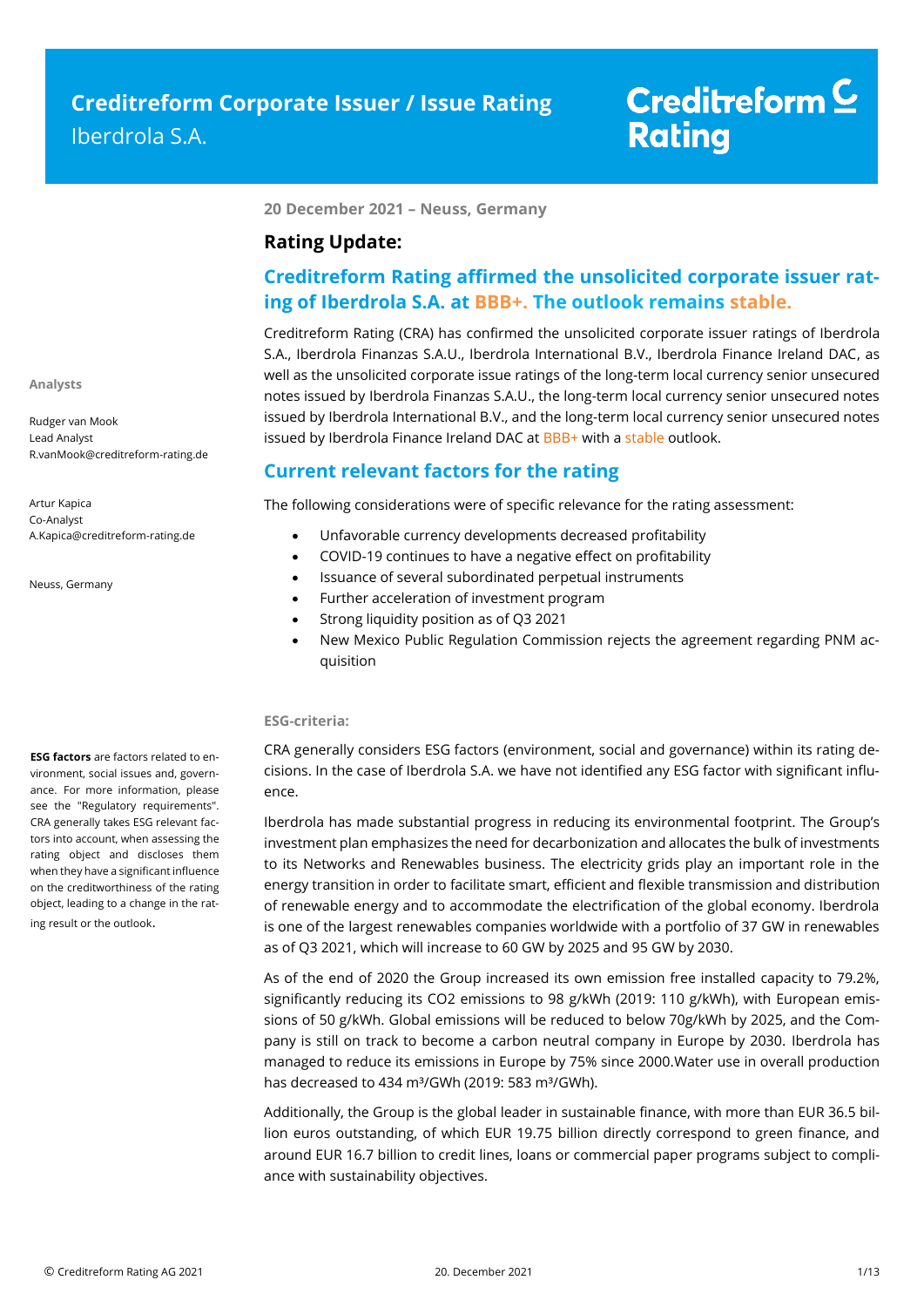#### Please note:

The scenarios are based on information available at the time of the rating. Within the forecast horizon, circumstances may occur that could lead to a change of the rating out of the indicated range.

The Group has come a long way with regard to the energy transition, which will reduce the need for investments in renewable energy in the future. Iberdrola set clear targets with regard to its environmental footprint, but also with regard to social and governance and intends to raise the number of women in management positions to approximately 25% by 2022 (2020: 22%), and 30% by 2025, and will also continue with its salary equality policy and continuously support the best practices in corporate governance.

A general valid description of Creditreform Rating AG, as well as a valid description of corporate ratings for understanding and assessing ESG factors in the context of the credit rating process, can be foun[d here.](https://creditreform-rating.de/en/about-us/regulatory-requirements.html?file=files/content/downloads/Externes%20Rating/Regulatorische%20Anforderungen/EN/Ratingmethodiken%20EN/The%20Impact%20of%20ESG%20Factors%20on%20Credit%20Ratings.pdf)

## **Rating result**

The current unsolicited corporate issuer rating of Iberdrola S.A. attests a good level of creditworthiness representing a low to medium default risk. The main positive factors contributing to the rating result are Iberdrola's solid financial profile, as well as its large amount of regulated revenues and long-term contracts (PPA's), which significantly reduces market price and volume risks. Furthermore, the geographically well-diversified asset base and income generation also contributes to the current rating result. Regulatory risks, particularly with regard to the Networks business, are for a large extent mitigated due to the high number of different regulatory regimes.

The increasing capacity in renewables increases exposure to adverse weather conditions. However, this is for a large extent mitigated due to the high degree of diversification in terms of geography and energy source (Wind, Hydro, Solar). The high degree of renewables in Iberdrola's energy mix reduces the need for investments in the future. However, Iberdrola communicated that, in order to retain its leadership position in the energy transition, it will invest EUR 75 billion in the period between 2020 and 2025 and EUR 150 billion in the period up to 2030 to finance the continuance of its energy transition. This will result in an acceleration of its investment program, leading to increasing cash-outflows that will exceed operating cash-flow generation and currently puts the rating under pressure as credit metrics will deteriorate if the Group will not be able to find suitable equity solutions.

## **Outlook**

The one-year outlook of the unsolicited corporate rating is stable. We believe that, due to a growing regulatory asset base and increasing generation capacity, revenue and EBITDA generation will continue to increase. We expect credit metrics to remain stable over the course of the following year. However, due to the forecasted investments, Iberdrola will have to find some durable equity solutions in order to retain its credit metrics at a healthy level in the middle- to long-term.

### **Best-case scenario: BBB+**

In our best-case scenario for one year, we assume a rating of BBB+. We believe that an upgrade within the period of a year is unlikely due to the foreseen acceleration of its investment program, which will put pressure on credit metrics as investments in combination with its dividend policy continue to exceed cash-flow generation.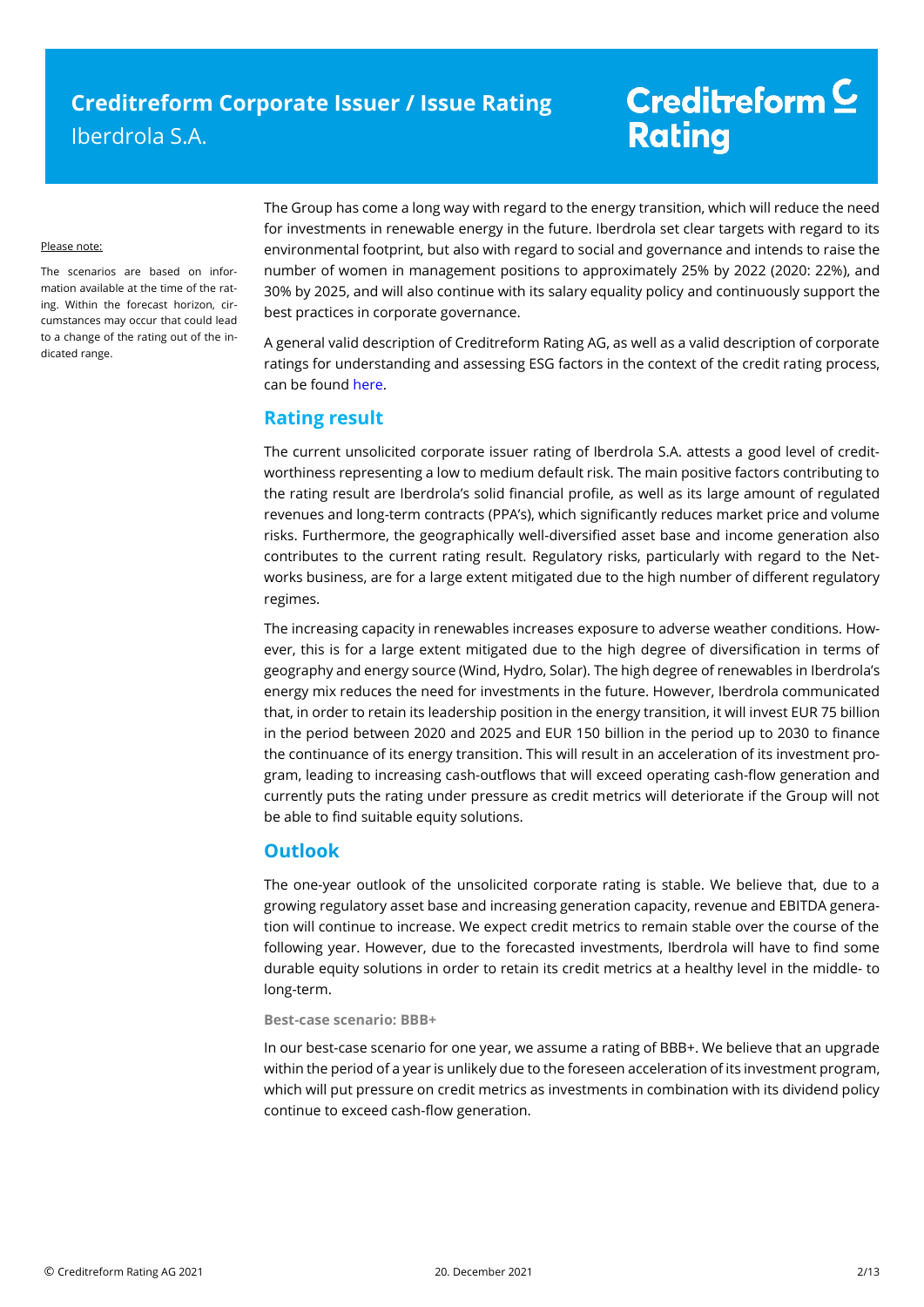# Creditreform<sup>C</sup> **Rating**

#### **Worst-case scenario: BBB**

In our worst-case scenario for one year, we assume a rating of BBB. This could be the case if the Company's cash-flow will decrease, leading to high negative retained cash flows after investments, ultimately leading to an increase in borrowings, deteriorating the Group's credit metrics.

### **Business development and outlook**

During 2020 the Iberdrola Group generated revenues of EUR 33,145 million (2019: EUR 36,438 million), gross margin of EUR 16,806 million (EUR 16,958 million) EBITDA of EUR 10,002 million (2019: EUR 9,894 million), EBIT of EUR 6,029 million (2019: EUR 6,020 million) and an EAT of EUR 3,611 (2019:EUR 3,466 million) and slightly improved its revenues and (operating) profit in comparison to the prior year despite the fact that the business environment was affected by the direct and indirect consequences of the COVID-19 pandemic. These are estimated to have had a negative effect of EUR 342 million on EBITDA due to reduced demand and an increase in nonpayment by customers. Additionally, unfavorable currency developments reduced EBITDA by EUR 487 million, which was primarily the result of the depreciation of the Brazilian Real against the Euro. These negative effects were, to a large extent, offset by the sale of its 8.07% stake of Siemens Gamesa Renewable Energy S.A., which resulted in a gross capital gain of EUR 485 million. Adjusted by non-recurring effects the Group's EBITDA would have improved against the prior year due to a growing (regulated) asset base and solid operating performance. The net result was up from the prior year due to the abovementioned results and was slightly offset by an increase in the income tax expense. The negative currency developments in the net result were In part offset by lower net finance costs in comparison to the prior year.

| Iberdrola S.A.<br>Selected key figures of the financial statement analysis | <b>CRA standardized figures<sup>1</sup></b> |         |  |
|----------------------------------------------------------------------------|---------------------------------------------|---------|--|
| Basis: Annual accounts and report of 31.12. (IAS, Group)                   | 2019                                        | 2020    |  |
| Sales (million EUR)                                                        | 36,438                                      | 33,145  |  |
| <b>EBITDA (million EUR)</b>                                                | 9,894                                       | 10,002  |  |
| EBIT (million EUR)                                                         | 6,020                                       | 6,029   |  |
| EAT (million EUR)                                                          | 3,814                                       | 3,952   |  |
| EAT after transfer (million EUR)                                           | 3,466                                       | 3,611   |  |
| Total assets (million EUR)                                                 | 113,143                                     | 112,972 |  |
| Equity ratio (%)                                                           | 42.32                                       | 41.84   |  |
| Capital lock-up period (days)                                              | 51.07                                       | 56.58   |  |
| Short-term capital lock-up (%)                                             | 35.72                                       | 36.57   |  |
| Net total debt / EBITDA adj. (factor)                                      | 6.25                                        | 6.22    |  |
| Ratio of interest expenses to total debt (%)                               | 2.66                                        | 2.40    |  |
| Return on Investment (%)                                                   | 4.52                                        | 4.37    |  |

Table 1: Financials of Iberdrola S.A. I Source: Iberdrola S.A. Annual report 2020, standardized by CRA

 $\overline{a}$ 

<sup>1</sup> For analytical purposes, CRA adjusted the original values in the financial statements in the context of its financial ratio analysis. For example, when calculating the analytical equity ratio, deferred tax assets, goodwill (entirely or partly), and internally-generated intangible assets are subtracted from the original equity, whilst deferred tax liabilities are added. Net total debt takes all balance sheet liabilities into account. Therefore, the key financial figures shown often deviate from the original values of the company.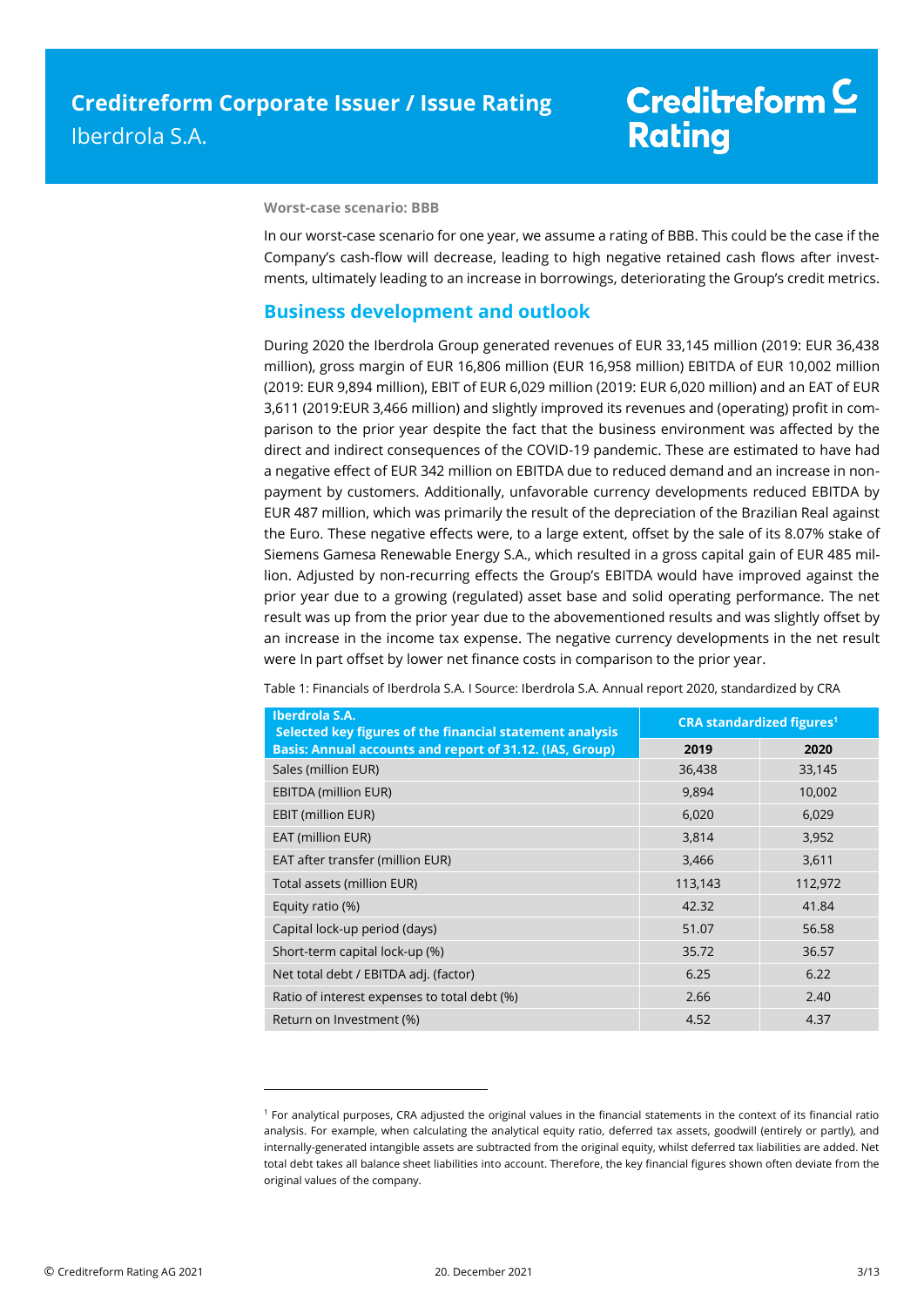Financial key metrics in 2020 showed a stable development. At the basis of this analysis lies the 41.84% (2019: 42.32%) adjusted equity ratio. Due to significant unfavorable currency translation differences, the retirement of capital shares and dividend payments the equity balance was reduced significantly. This was offset by the issuance of a subordinated perpetual bond of EUR 3,000 million, was fully allocated to equity<sup>2</sup>. The aforementioned unfavorable currency effects had a positive effect on gross financial debt, as indebtedness was reduced slightly to EUR 40,687 million (2019: EUR 41,119 million) despite the fact that the issuance of new borrowings exceeded redemptions during the business year. The significant effects of currency movements on the balance sheet had a neutral effect on credit metrics , as it both affected borrowings and equity, leading to the following key metrics of Net total debt / EBITDA adj. of 6.22 (2019: 6.25), leverage of 2.38 (2019: 2.34) and an EBIT interest coverage of 3.83 (2019: 3.47). Noteworthy is, that leverage remained predominantly stable due to the issuance of a subordinated perpetual bond, which we perceive as equity, but will, as time to maturity diminishes, be allocated to borrowings and thereby increase leverage.

In terms of reported revenue and (operating) profit during the first three quarters in 2021 Iberdrola generated EUR 28,000 million (Q3 2020: EUR 24,428 million), EBITDA of EUR 8,165 million (Q3 2020: EUR 7,375 million), EBIT of EUR 4,781 million (Q3 2020: 4,018 million) and a net profit of EUR 2,408 million (Q3 2020: EUR 2,681 million). Driven by its strong investment program the Group further expanded its (regulatory) asset base and increased installed capacity to 57,662 MW (Q3 2020: 54,032 MW). This growing (regulatory) asset base leads to higher transmission and distribution volumes of electricity and gas and increased electricity generation volumes to 122,817 GWh (Q3 2020: 120,312 GWh), ultimately leading to higher revenues. The increase in EBITDA was mostly driven by the factors mentioned above, but also due to tariff adjustments in the regulatory frameworks of the transmission and distribution networks. EBITDA generation was offset by several non-recurring effects such as the gas clawback (EUR - 114 million), the reversal of Spanish levies corresponding to the years 2013 to 2016 after a ruling from the courts (EUR +417 million), but also due to COVID-19 effects on demand (EUR -128 million) and unfavorable currency effects (EUR -260 million). The effect of the Spanish gas clawback has been reversed, and the effects on the full year for 2021 will be negligible, once the Royal Decree has been amended. Reported Net Profit declined by EUR 273 million, due to the effects mentioned above, as well as an increase in taxes due to an increase in the corporate tax rate in the United Kingdom from 19% to 25%, effective 1 April 2023, which led to a recalculation of the deferred tax assets and represented a negative impact of EUR 453 million. Adjusted by all nonrecurring effects, reported EBITDA and net profit would have increased by 8.7% and 5.2% respectively.

During the period between 2020 – 2025 Iberdrola plans to invest EUR 75 billion, of which EUR 68 billion organic investments. The planned organic investments according to this strategy will be allocated as following: 51% in Renewables, 40% in Networks and 9% in the Generation and Trading business. This will, according to plan increase EBITDA generation up to EUR 15 billion by 2025 and further solidify its EBITDA generation in terms of regulated revenues. In 2020 the Group made gross investments of EUR 9,246 million (2019: EUR 8,158 million), and continued its investment program during the first three quarters of 2021 with investments of EUR 7,036 million. The allocation of investments made were in line with Iberdrola's investment strategy. Cash Flow after investments in 2020 was positive at EUR 1,703 million (2019: EUR -467 million) due to

1

<sup>&</sup>lt;sup>2</sup> Perpetual bonds with a maturity date of longer than 5 years will be 100% allocated to equity, with a maturity date between 1 and 5 years for 50% to equity and 50% to liabilities, and maturity date shorter than 1 year 100% to liabilities.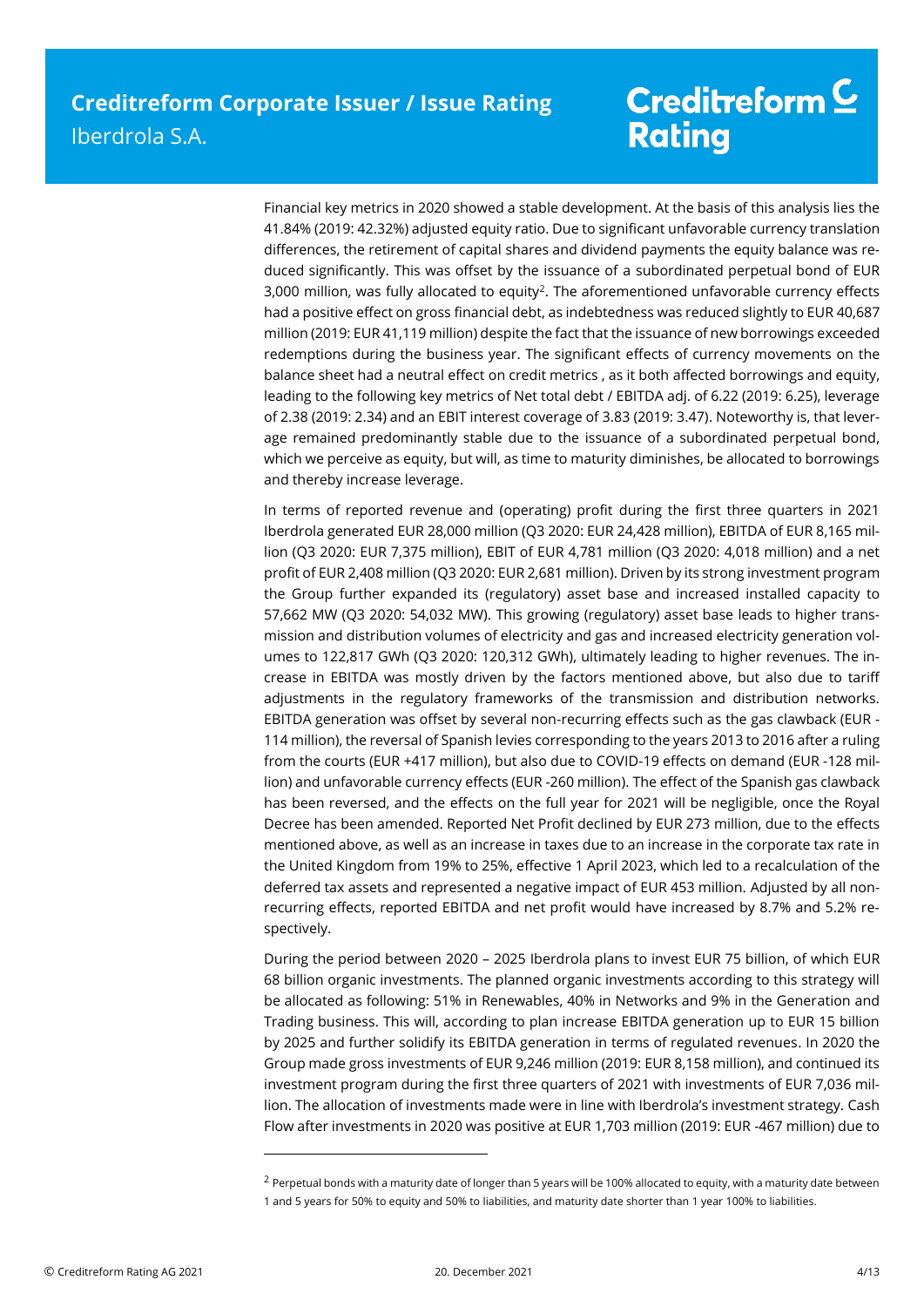the sale of the stake in Siemens Gamesa Renewable Energy S.A. for a total consideration of EUR 1.1 billion. However, the Group's reported adjusted retained cash flow for 2020 and Q3 2021 were lower than the investments made in 2020 and Q3 2021, indicating that Iberdrola will have to look for external financing options, in order to finance the forecasted investments. If the Group wants to keep credit metrics stable it will need to look for further asset rotation plans or equity financing solutions.

Only a slight increase in gross financial debt to EUR 42,664 million (Q3 2020: EUR 42,274 million) was reported as a part of investments was offset by the issuance of hybrid bonds of EUR 2,000 million, which incidentally also increased reported equity and prevents a further increase in leverage. Furthermore, Iberdrola also issued a EUR 750 million hybrid instrument in 2021, which will also be used to finance the Group's investment plan. Liquidity remained strong with a total position of EUR 19,059 million, mainly consisting of cash and cash equivalents, syndicated credit facilities, undrawn loans and IFTS, which, according to Iberdrola, should be able to cover 19 months of the Group's financial needs under normal circumstances.

Iberdrola's subsidiary, Avangrid Inc. has undertaken to acquire 100% of the share capital of PNM Resources Inc., an American electric utility, which conducts regulated business, primarily in the transmission, distribution and generation of electricity in the states of New Mexico and Texas. In 2020 the Company generated operating revenues of USD 1.5 billion. The total price for the entire share capital will amount to approximately USD 4,318 million and was expected to close at the end of this year. However, on December 8 PNM Resources published, that the New Mexico Public Regulation Commission rejects the agreement that was reached with the parties in the PNM / Avangrid merger, which according to our understanding will at the very least postpone the closing of the acquisition.

The Group reported strong growth with stable development of credit metrics over recent years. Its strategy foresees a larger focus on the segments Networks and Renewables, which will further solidify its EBITDA and stable cash-flow generation. As of 30.09.2021 Iberdrola generated 87% of EBITDA out of regulated activities (Networks and Renewables), of which the price and volume risks are mitigated as cash-flows are supported by different regulatory frameworks for the transmission and distribution of electricity and gas in different countries and most of the revenues from electricity generation are fixed with PPA's.

## **Issue rating**

In addition to the rating of Iberdrola S.A., the following issuers and their issues (see below) have been rated:

- Iberdrola International B.V.
- Iberdrola Finanzas S.A.U
- Iberdrola Finance Ireland DAC
- Long-Term Local Currency Senior Unsecured Issues issued by Iberdrola Finanzas S.A.U.
- Long-Term Local Currency Senior Unsecured Issues issued by Iberdrola International B.V.
- Long Term Local Currency Senior Unsecured Issues issued by Iberdrola Finance Ireland DAC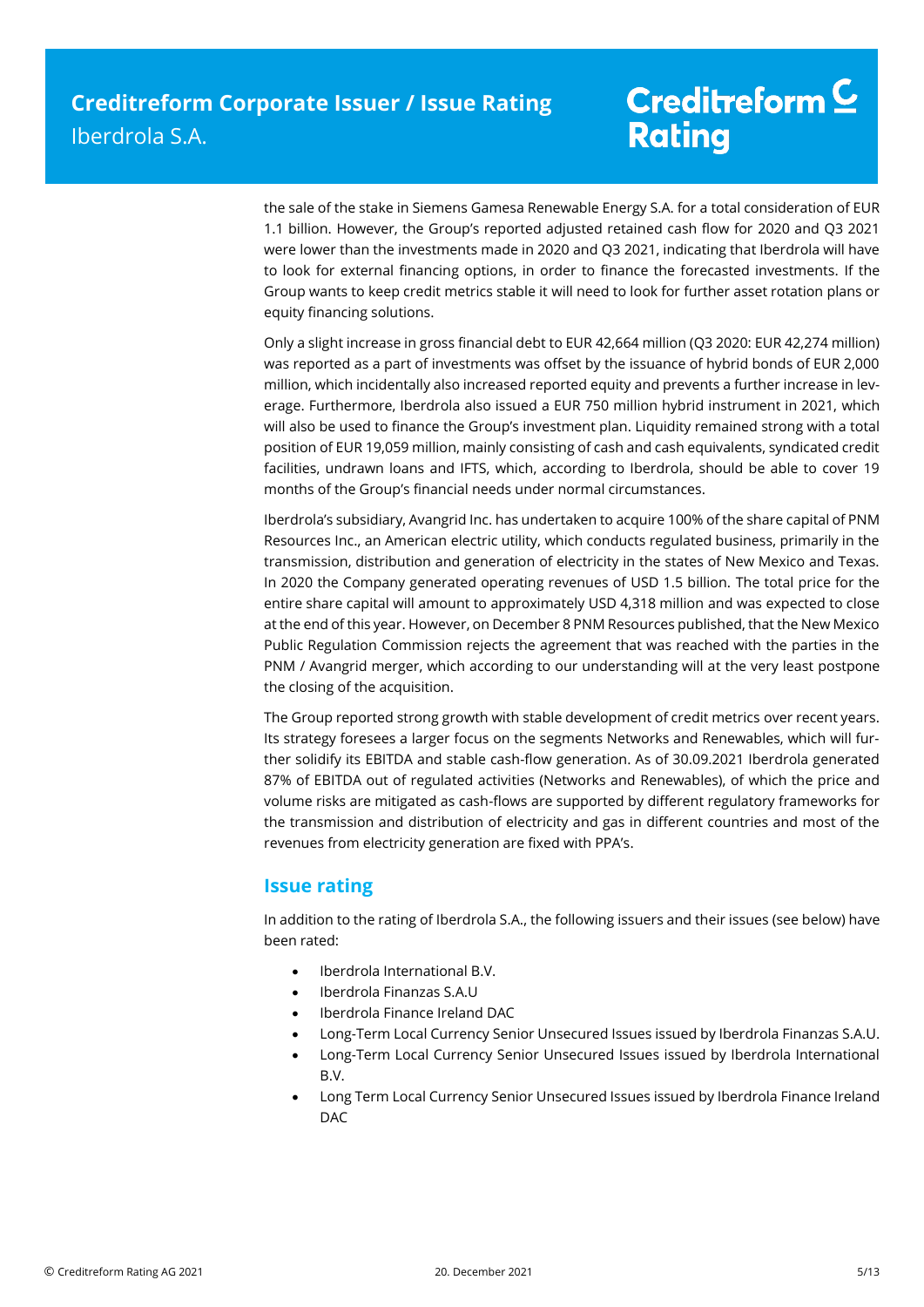### **Issuer Rating of Iberdrola International B.V.**

Iberdrola International B.V. is a company with limited liability under the laws of the Netherlands and was incorporated in 1992. The company is wholly owned by Iberdrola S.A. and its financial statements are fully consolidated in the financial statements of the Group. The issuer's principal activity is the provision of treasury services to the Iberdrola Group. The parent company issued an unconditional and irrevocable guarantee on a full-recourse basis with respect to its obligations arising from the outstanding bonds. The unsolicited corporate issuer rating of Iberdrola International B.V. is therefore equal to the rating of Iberdrola S.A. The rating result is BBB+ with stable outlook.

### **Issuer Rating of Iberdrola Finanzas S.A.U.**

Iberdrola Finanzas S.A.U. is a company operating under Spanish law and was incorporated in 2005. The company is wholly owned by Iberdrola S.A. and its financial statements are fully consolidated in the financial statements of the Group. The issuer's principal activity is the issuance of preferential shares and other marketable debt instruments in Spanish and foreign organised and secondary markets. Iberdrola S.A. has guaranteed all existing bond issuances. Since the guaranteed bond issuances represent all issued debt, the unsolicited corporate issuer rating of Iberdrola Finanzas S.A.U. is set equal to the rating of Iberdrola S.A. The rating result is therefore BBB+ with stable outlook.

### **Issuer Rating of Iberdrola Finance Ireland DAC**

Iberdrola Finance Ireland DAC is an Irish-registered company and was incorporated in 2008. The company is wholly owned by Iberdrola S.A. and its financial statements are fully consolidated in the financial statements of the Group. The issuer's principal activity is to raise financing for the Group by way of issuing debt securities. All the notes issued by Iberdrola Finance Ireland DAC are guaranteed by Iberdrola S.A. The guarantee on the notes by Iberdrola S.A. leaves no net credit risk for the issuer. The unsolicited corporate issuer rating of Iberdrola Finance Ireland DAC is therefore set equal to the rating of Iberdrola S.A. The rating result is therefore BBB+ with stable outlook.

**Issue Rating of the Long Term Local Currency Senior Unsecured Issues by Iberdrola Finanzas S.A.U.**

This unsolicited issue rating is exclusively valid for the long-term senior unsecured issues denominated in euros, issued by Iberdrola Finanzas S.A.U. and which are included in the list of ECB-eligible marketable assets. The ECB list of eligible marketable assets can be found on the website of the ECB.

The Notes have been issued within the framework of Iberdrola S.A.'s EMTN-Program, most recently renewed on 25 June 2021. The issuer in the framework of this program is Iberdrola Finanzas S.A.U. The total nominal value of the bonds issued must not exceed EUR 30,000 million.

According to the prospectus as of 25 June 2021, the notes benefit from a negative pledge provision, and a cross default clause. A change of control clause is optional in the final terms of the notes. We have assigned the long-term senior unsecured issues issued by Iberdrola Finanzas S.A.U. a rating of BBB+ with stable outlook. This decision is mainly based on the corporate rating of Iberdrola S.A. Other types of debt instruments or issues denominated in other currencies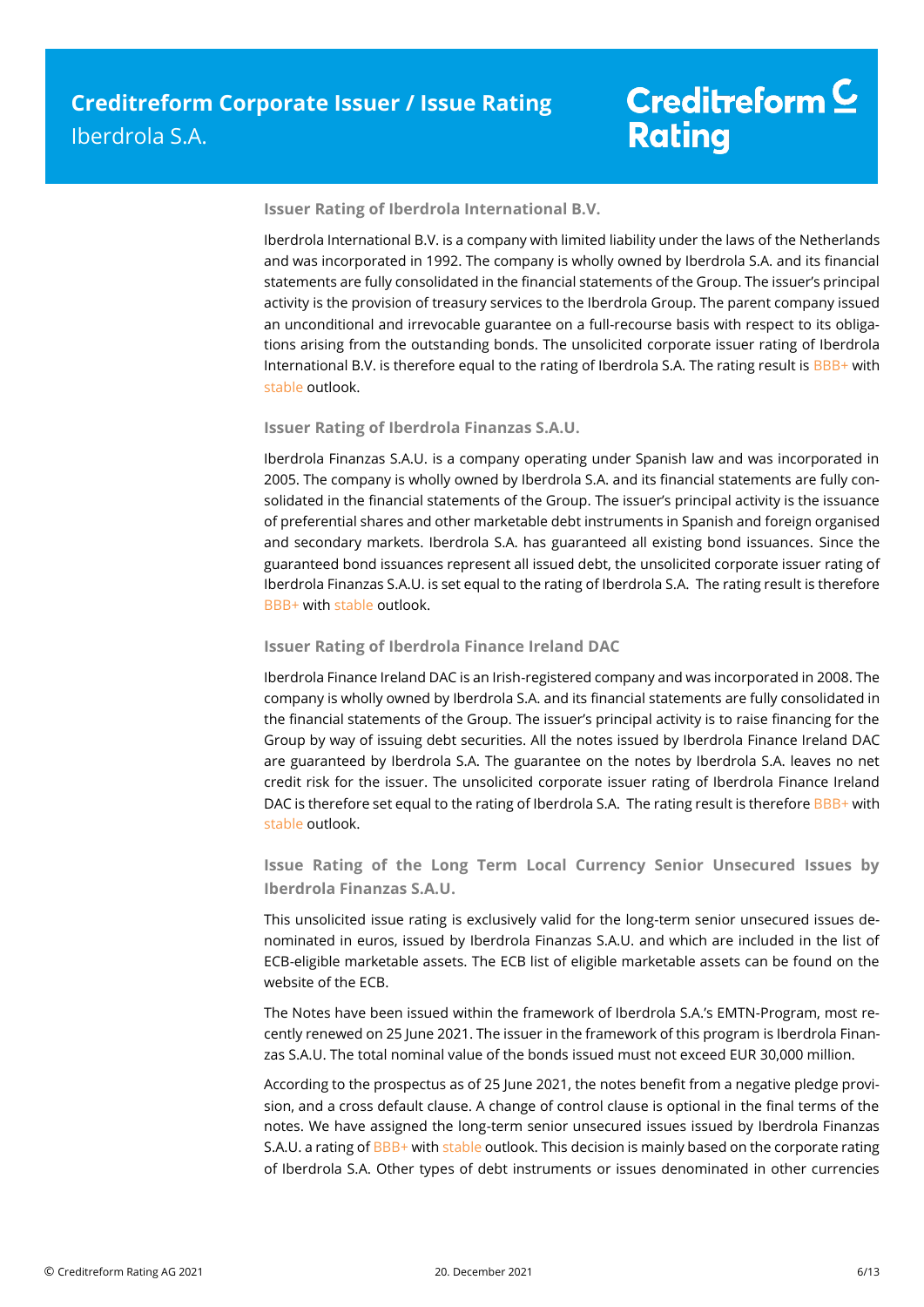have not been rated by CRA. For a list of all currently valid ratings and additional information, please consult the website of Creditreform Rating AG.

**Issue Rating of the Long Term Local Currency Senior Unsecured Issues by Iberdrola International B.V.** 

This unsolicited issue rating is exclusively valid for the long-term senior unsecured issues denominated in euros, issued by Iberdrola International B.V. and which are included in the list of ECB-eligible marketable assets. The ECB list of eligible marketable assets can be found on the website of the ECB.

The Notes have been issued within the framework of Iberdrola S.A.'s EMTN-Program. Iberdrola International B.V. is no longer an issuer under the terms of the latest base prospectus of the EMTN-program for future bond issues, most recently renewed on 25 June 2021. The last base prospectus that included Iberdrola International B.V. as an issuer dates from 1 August 2018. The Company continues to hold several outstanding bonds rated by CRA.

According to the prospectus as of 1 August 2018, the notes benefit from a negative pledge provision, and a cross default clause. A change of control clause is optional in the final terms of the notes. We have assigned the long-term senior unsecured issues issued by Iberdrola International B.V. a rating of BBB+ with stable outlook. This decision is mainly based on the corporate rating of Iberdrola S.A. Other types of debt instruments or issues denominated in other currencies have not been rated by CRA. For a list of all currently valid ratings and additional information, please consult the website of Creditreform Rating AG

**Issue Rating of the Long-Term Local Currency Senior Unsecured Issues by Iberdrola Finance Ireland DAC** 

This issue rating is exclusively valid for the long-term senior unsecured issues denominated in euros, issued by Iberdrola Finance Ireland DAC and which are included in the list of ECB-eligible marketable assets. The ECB list of eligible marketable assets can be found on the website of the ECB.

The notes have been issued within the framework of Iberdrola's Global Medium Term Note Program. The last prospectus dates from 29 July 2015 and is no longer valid. The maximum amount issued under this program cannot exceed EUR 1.500 million; the issuer in the context of this program is Iberdrola Finance Ireland DAC.

According to the last prospectus of 29 July 2015, the notes benefit from a negative pledge provision and a cross default clause. We have assigned the long-term senior unsecured notes issued by Iberdrola Finance Ireland DAC a rating of BBB+ with stable outlook. This decision is mainly based on the corporate rating of Iberdrola S.A. Other types of debt instruments or issues denominated in other currencies have not been rated by CRA. For a list of all currently valid ratings and additional information please consult the website of Creditreform Rating AG.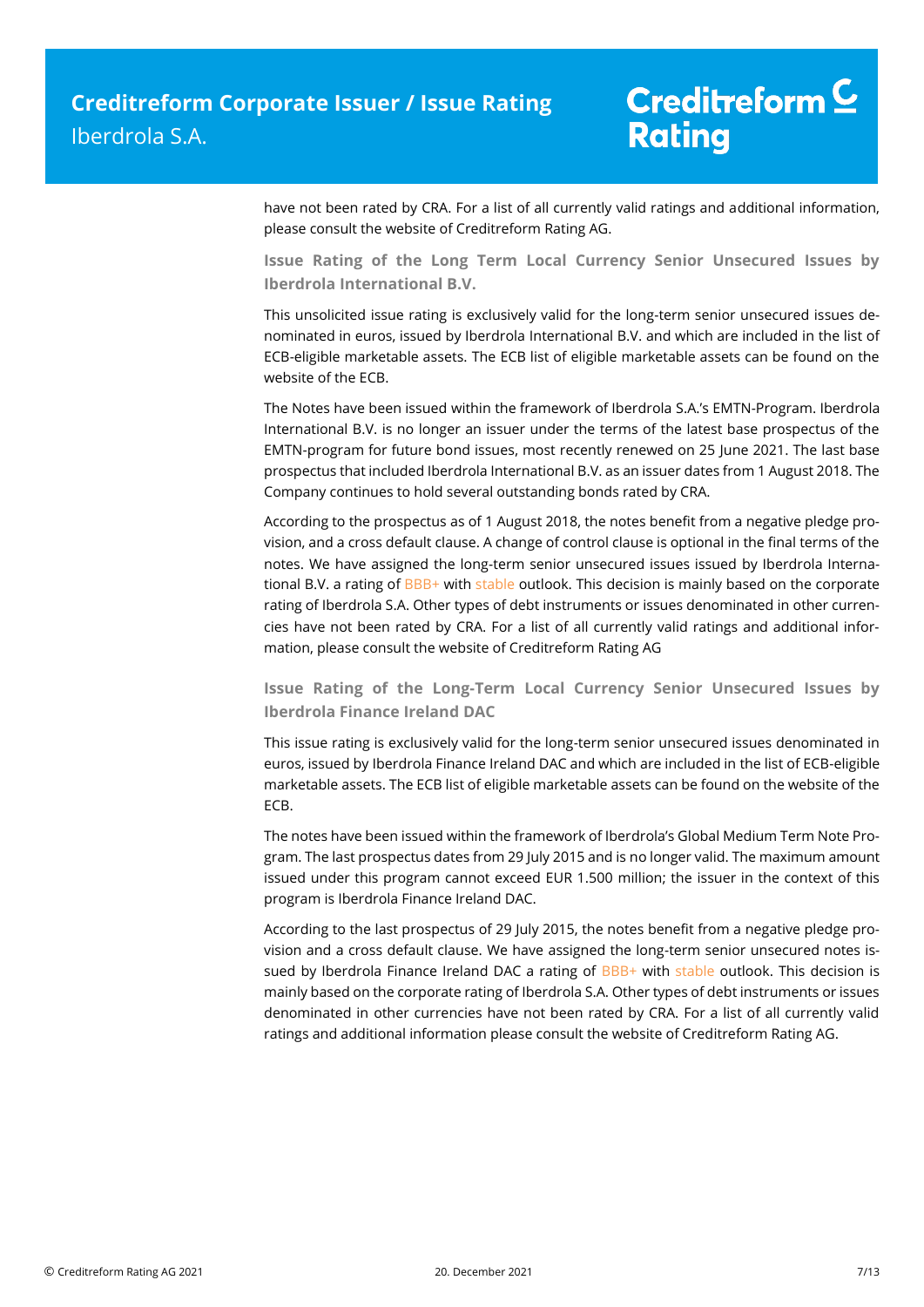### **Overview**

Table 2: Overview of CRA Ratings l Source: CRA

| <b>Rating objects</b>                                                                        | <b>Detailed Information</b> |               |  |
|----------------------------------------------------------------------------------------------|-----------------------------|---------------|--|
|                                                                                              | Date                        | <b>Rating</b> |  |
| Iberdrola S.A.                                                                               | 20.12.2021                  | BBB+ / stable |  |
| Iberdrola International B.V.                                                                 | 20.12.2021                  | BBB+ / stable |  |
| Iberdrola Finanzas S.A.U.                                                                    | 20.12.2021                  | BBB+ / stable |  |
| Iberdrola Finance Ireland DAC                                                                | 20.12.2021                  | BBB+ / stable |  |
| Long-Term-Local-Currency Senior Unsecured Issues issued by<br>Iberdrola Finanzas S.A.U.      | 20.12.2021                  | BBB+ / stable |  |
| Long-Term-Local-Currency Senior Unsecured Issues - issued by<br>Iberdrola International B.V. | 20.12.2021                  | BBB+ / stable |  |
| Long-Term-Local-Currency Senior Unsecured Issues, issued by<br>Iberdrola Finance Ireland DAC | 20.12.2021                  | BBB+ / stable |  |
| Other                                                                                        |                             | n.r.          |  |

Table 3: overview of Iberdrola International B.V. and Iberdrola Finanzas S.A.U.'s EMTN Program I Source: Iberdrola S.A.

| <b>Issue Details</b> |                                                                |             |                                     |
|----------------------|----------------------------------------------------------------|-------------|-------------------------------------|
| Volume               | EUR 30.000.000.000                                             | Maturity    | Depending on<br>the respective bond |
| Issuer               | Iberdrola International $B.V^3$ .<br>Iberdrola Finanzas S.A.U. | Coupon      | Depending on<br>the respective bond |
| Arrangers            | <b>Barclays</b>                                                | Currency    | Depending on<br>the respective bond |
| Credit Enhancement   | Unconditional and irrevocable<br>guarantee by Iberdrola S.A.   | <b>ISIN</b> | Depending on<br>the respective bond |

Table 4: overview of Iberdrola Finance Ireland's GMTN Program I Source: Iberdrola S.A.

| <b>Issue Details</b> |                                                              |             |                                     |
|----------------------|--------------------------------------------------------------|-------------|-------------------------------------|
| Volume               | EUR 1.500.000.000                                            | Maturity    | Depending on<br>the respective bond |
| Issuer               | Iberdrola Finance Ireland DAC.                               | Coupon      | Depending on<br>the respective bond |
| Arrangers            | Santander Global Banking & Mar-<br>kets                      | Currency    | Depending on<br>the respective bond |
| Credit Enhancement   | Unconditional and irrevocable<br>guarantee by Iberdrola S.A. | <b>ISIN</b> | Depending on<br>the respective bond |

All future LT LC senior unsecured Notes that will be issued by Iberdrola International B.V., Iberdrola Finanzas S.A.U. or Iberdrola Finance Ireland DAC under the current Guaranteed EMTN and GMTN program, denominated in Euro and included in the list of ECB-eligible marketable assets will, until further notice, receive the same ratings as the current LT LC senior unsecured Notes issued under the EMTN and GMTN program. Notes issued under the program in any currency other than Euro, or other types of debt instruments, have not yet been rated by CRA. For

 $\overline{a}$ 

 $^3$  Iberdrola International B.V. is no longer an issuer under the latest base prospectus of 25 June 2021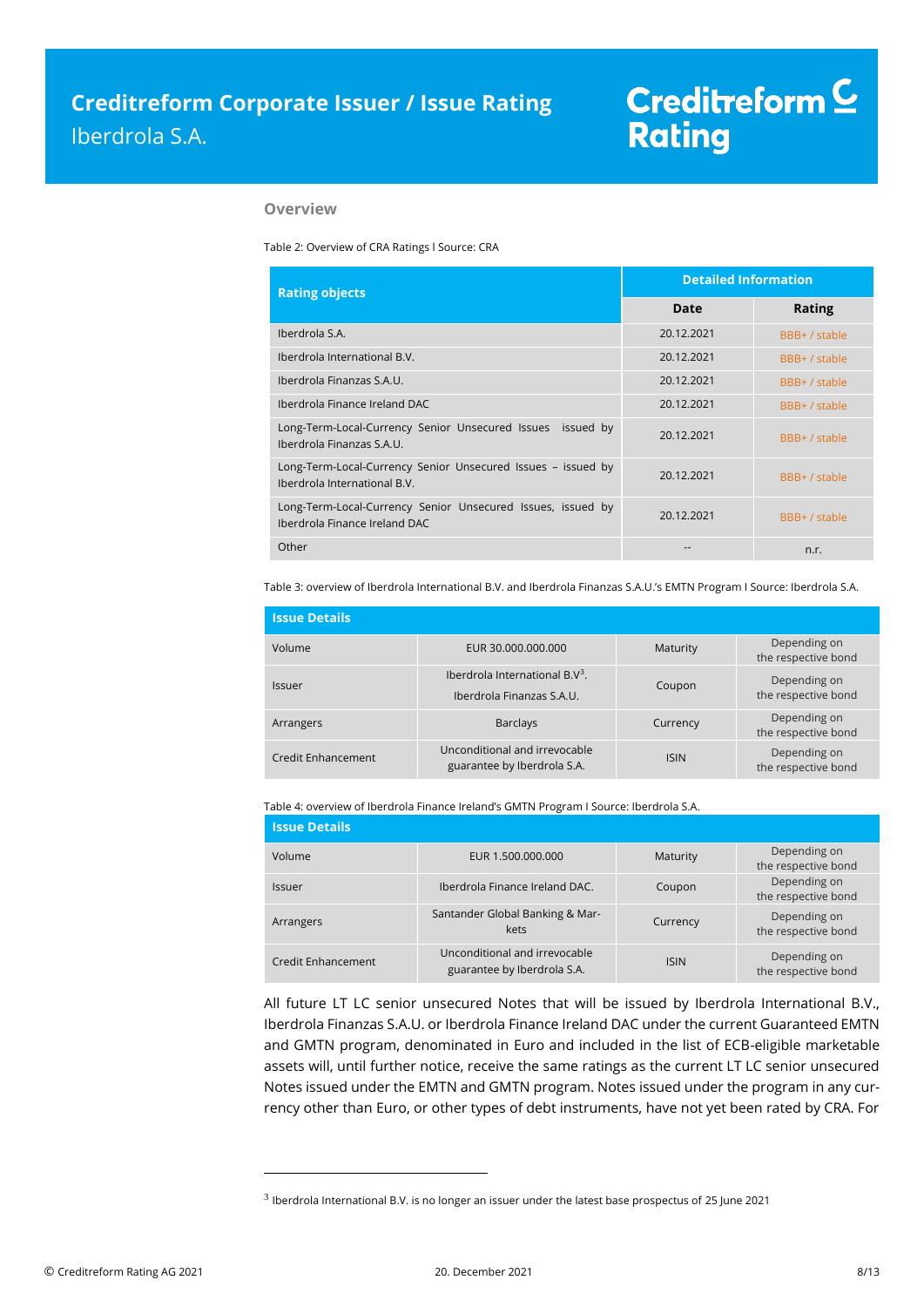# Creditreform<sup>C</sup> **Rating**

a list of all currently valid ratings and additional information, please consult the website of Creditreform Rating AG.

### **Appendix**

**Rating history**

The rating history is available under:

<https://www.creditreform-rating.de/en/ratings/published-ratings.html>

**Rating history**

The rating history is available under [https://www.creditreform-rating.de/de/ratings/published](https://www.creditreform-rating.de/de/ratings/published-ratings/)[ratings/](https://www.creditreform-rating.de/de/ratings/published-ratings/)

Table 5: Corporate issuer Rating of Iberdrola S.A. l Source: CRA

| Event          | <b>Rating date</b> | $\blacksquare$ Publication date $\blacksquare$ | <b>Monitoring period</b> | <b>Result</b> |
|----------------|--------------------|------------------------------------------------|--------------------------|---------------|
| Initial rating | 03.05.2019         | www.creditreform-<br>rating.de                 | Withdrawal of the rating | BBB+ / stable |

Table 6: Corporate issuer Rating of Iberdrola International B.V.

| Event          | <b>Rating date</b> | <b>Publication date</b>        | <b>Monitoring period</b> | <b>Result</b> |
|----------------|--------------------|--------------------------------|--------------------------|---------------|
| Initial rating | 03.05.2019         | www.creditreform-<br>rating.de | Withdrawal of the rating | BBB+ / stable |

Table 7: Corporate Issuer Rating of Iberdrola Finanzas S.A.U.

| Event          | <b>Rating date</b> | $\blacksquare$ Publication date $\blacksquare$ | <b>Monitoring period</b> | <b>Result</b> |
|----------------|--------------------|------------------------------------------------|--------------------------|---------------|
| Initial rating | 03.05.2019         | www.creditreform-<br>rating.de                 | Withdrawal of the rating | BBB+ / stable |

Table 8: Corporate Issuer Rating of Iberdrola Finance Ireland DAC

| Event          | <b>Rating date</b> | $\mid$ Publication date $\mid$ | <b>Monitoring period</b> | <b>Result</b> |
|----------------|--------------------|--------------------------------|--------------------------|---------------|
| Initial rating | 03.05.2019         | www.creditreform-<br>rating.de | Withdrawal of the rating | BBB+ / stable |

Table 9: LT LC Senior Unsecured issues issued by Iberdrola Finanzas S.A.U

| Event          | <b>Rating date</b> | <b>Publication date</b>        | <b>Monitoring period</b> | <b>Result</b> |
|----------------|--------------------|--------------------------------|--------------------------|---------------|
| Initial rating | 03.05.2019         | www.creditreform-<br>rating.de | Withdrawal of the rating | BBB+ / stable |

Table 10: LT LC Senior Unsecured issues issued by Iberdrola International B.V.

| Event          | <b>Rating date</b> | $\blacksquare$ Publication date | <b>Monitoring period</b> | <b>Result</b> |
|----------------|--------------------|---------------------------------|--------------------------|---------------|
| Initial rating | 03.05.2019         | www.creditreform-<br>rating.de  | Withdrawal of the rating | BBB+ / stable |

Table 11: LT LC Senior Unsecured issues issued by Iberdrola Finance Ireland DAC

| Event          | <b>Rating date</b> | <b>Publication date</b>        | <b>Monitoring period</b> | <b>Result</b> |
|----------------|--------------------|--------------------------------|--------------------------|---------------|
| Initial rating | 03.05.2019         | www.creditreform-<br>rating.de | Withdrawal of the rating | BBB+ / stable |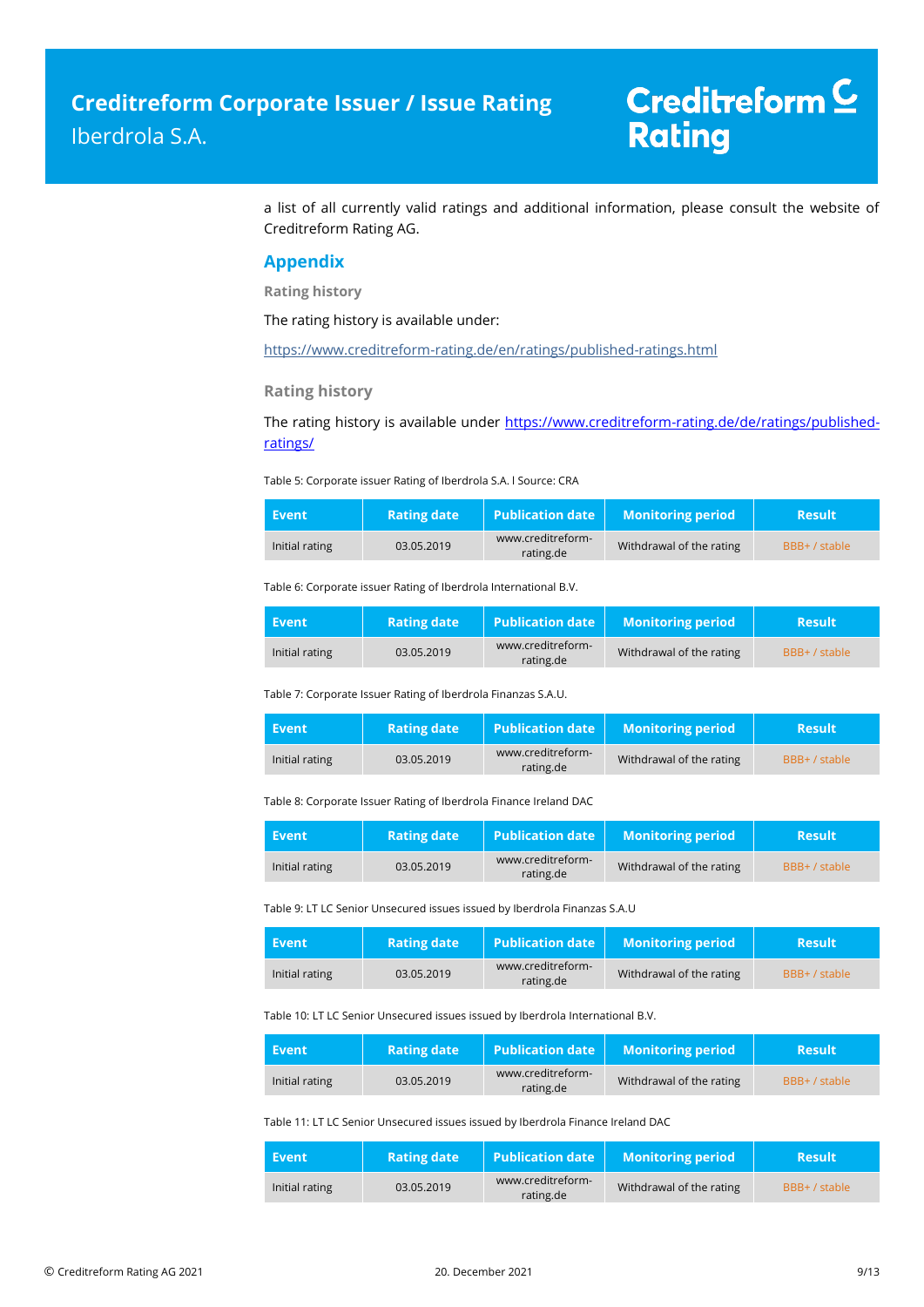**Regulatory requirements**

The rating<sup>4</sup> was not endorsed by Creditreform Rating AG (Article 4 (3) of the CRA-Regulation).

The present rating is, in the regulatory sense, an unsolicited rating that is public. The analysis was carried out on a voluntary basis by Creditreform Rating AG, which was not commissioned by the Issuer or any other third party to prepare the present rating.

The rating is based on the analysis of published information and on internal evaluation methods for the assessment of companies and issues. The rating object was informed of the intention of creating or updating an unsolicited rating before the rating was determined.

The rating object participated in the creation of the rating as follows:

| With Rated Entity or Related Third Party Participation | No |
|--------------------------------------------------------|----|
| With access to Internal Documents                      | No |
| With Access to Management                              | No |

The rating was conducted based on the following information.

| <b>List of documents</b>                                                                                                                                   |  |  |
|------------------------------------------------------------------------------------------------------------------------------------------------------------|--|--|
| <b>Accounting and controlling</b>                                                                                                                          |  |  |
| Consolidated annual report Iberdrola S.A. 2020<br>Consolidated annual report H1 Iberdrola S.A: 2021<br>Consolidated results of Q3 2021 Iberdrola S.A.<br>٠ |  |  |
| <b>Finance</b>                                                                                                                                             |  |  |
| <b>EMTN Base Prospectus 2021</b><br>٠<br>Results spreadsheet 2020 and Q3 2021<br>٠                                                                         |  |  |
| <b>Additional documents</b>                                                                                                                                |  |  |
| Investor presentation for the business year 2020<br>π<br>Investor presentation for Q1-Q3 2021<br>٠<br>Press releases and internet research<br>π            |  |  |

A management meeting did not take place within the framework of the rating process.

The documents and information gathered were sufficient to meet the requirements of Creditreform Rating AG's rating methodologies.

The rating was conducted based on the following rating methodologies and the basic document.

| <b>Rating methodology</b>              | <b>Version number</b> | Date         |
|----------------------------------------|-----------------------|--------------|
| <b>Corporate Ratings</b>               | 2.3                   | 29.05.2019   |
| Non-financial Corporate Issue Ratings  | 1.0                   | October 2016 |
| <b>Rating Criteria and Definitions</b> | 1.3                   | January 2018 |

The documents contain a description of the rating categories and a definition of default.

 $\overline{a}$ 

<sup>4</sup> In these regulatory requirements the term "rating" is used in relation to all ratings issued by Creditreform Rating AG in connection to this report. This may concern several companies and their various issues.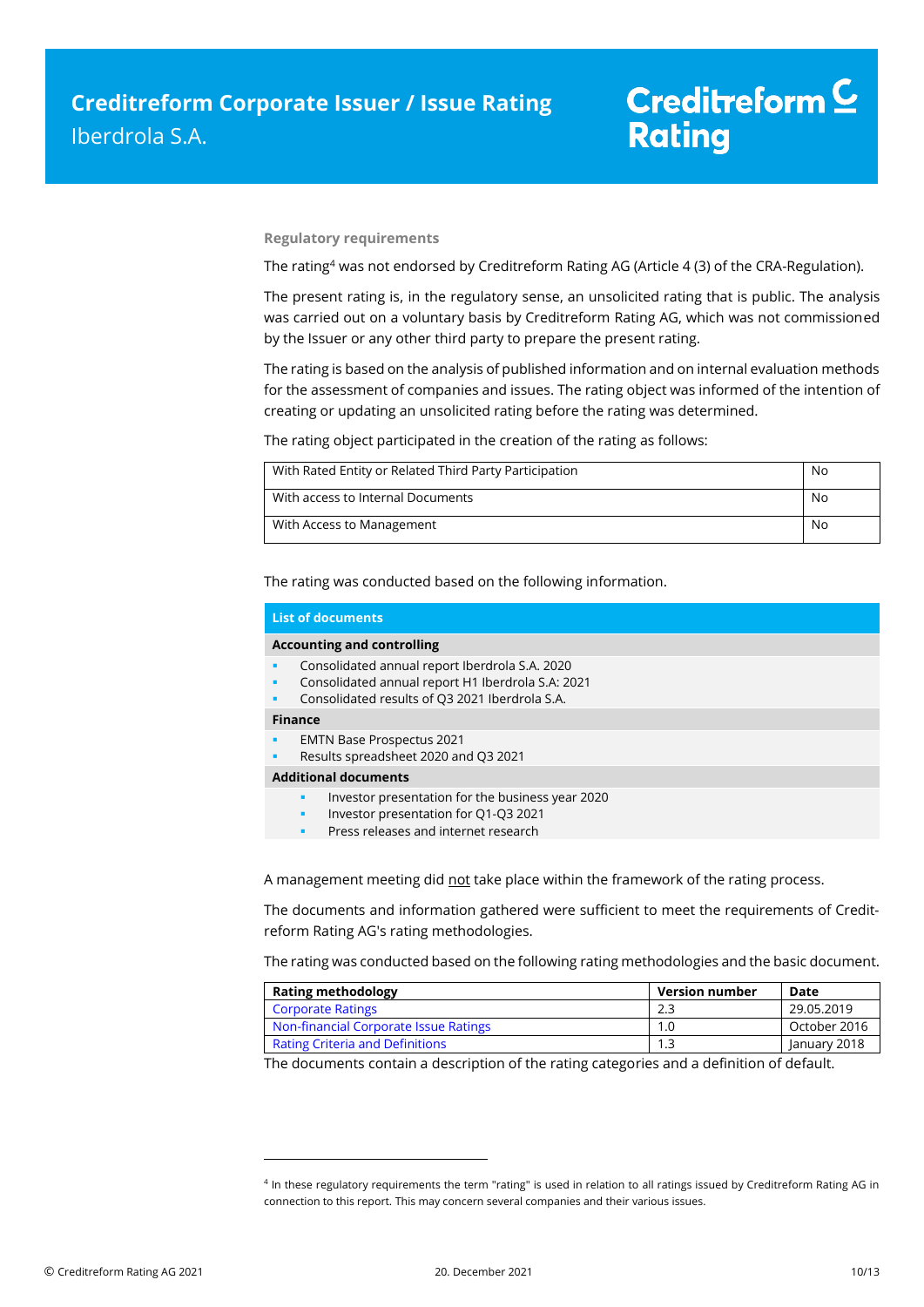The rating was carried out by the following analysts:

| <b>Name</b>     | <b>Function</b> | Mail-Address                     |
|-----------------|-----------------|----------------------------------|
| Rudger van Mook | Lead-analyst    | R.vanMook@creditreform-rating.de |
| Artur Kapica    | Analyst         | A.Kapica@creditreform-rating.de  |

The rating was approved by the following person (person approving credit ratings, PAC):

| <b>Name</b>      | <b>Function</b> | <b>Mail-Address</b>                |
|------------------|-----------------|------------------------------------|
| Philip Michaelis | <b>PAC</b>      | P.Michaelis@creditreform-rating.de |

On 20 December 2021, the analysts presented the rating to the rating committee and the rating was determined. The rating result was communicated to the company on 21 December 2021. There has not been a subsequent change to the rating.

The rating will be monitored until Creditreform Rating AG withdraws the rating. The rating can be adjusted as part of the monitoring, if crucial assessment parameters change.

In 2011, Creditreform Rating AG was registered within the European Union according to EU Regulation 1060/2009 (CRA-Regulation). Based on this registration, Creditreform Rating AG is allowed to issue credit ratings within the EU and is bound to comply with the provisions of the CRA-Regulation.

### **ESG-factors**

You can find out whether ESG factors were relevant to the rating in the upper section of this rating report "Relevant rating factors".

A general valid description for Creditreform Rating AG, as well as a valid description of corporate ratings for understanding and assessing ESG factors in the context of the credit rating process, can be foun[d here.](https://creditreform-rating.de/en/about-us/regulatory-requirements.html?file=files/content/downloads/Externes%20Rating/Regulatorische%20Anforderungen/EN/Ratingmethodiken%20EN/The%20Impact%20of%20ESG%20Factors%20on%20Credit%20Ratings.pdf)

### **Conflict of interests**

No conflicts of interest were identified during the rating process that might influence the analyses and judgements of the rating analysts involved or any other natural person whose services are placed at the disposal or under the control of Creditreform Rating AG and who are directly involved in credit rating activities or in approving credit ratings and rating outlooks.

In the event of providing ancillary services to the rated entity, Creditreform Rating AG will disclose all ancillary services in the credit rating report.

#### **Rules on the presentation of credit ratings and rating outlooks**

The approval of credit ratings and rating outlooks follows our internal policies and procedures. In line with our "Rating Committee Policy", all credit ratings and rating outlooks are approved by a rating committee based on the principle of unanimity.

To prepare this credit rating, Creditreform Rating AG has used following substantially material sources: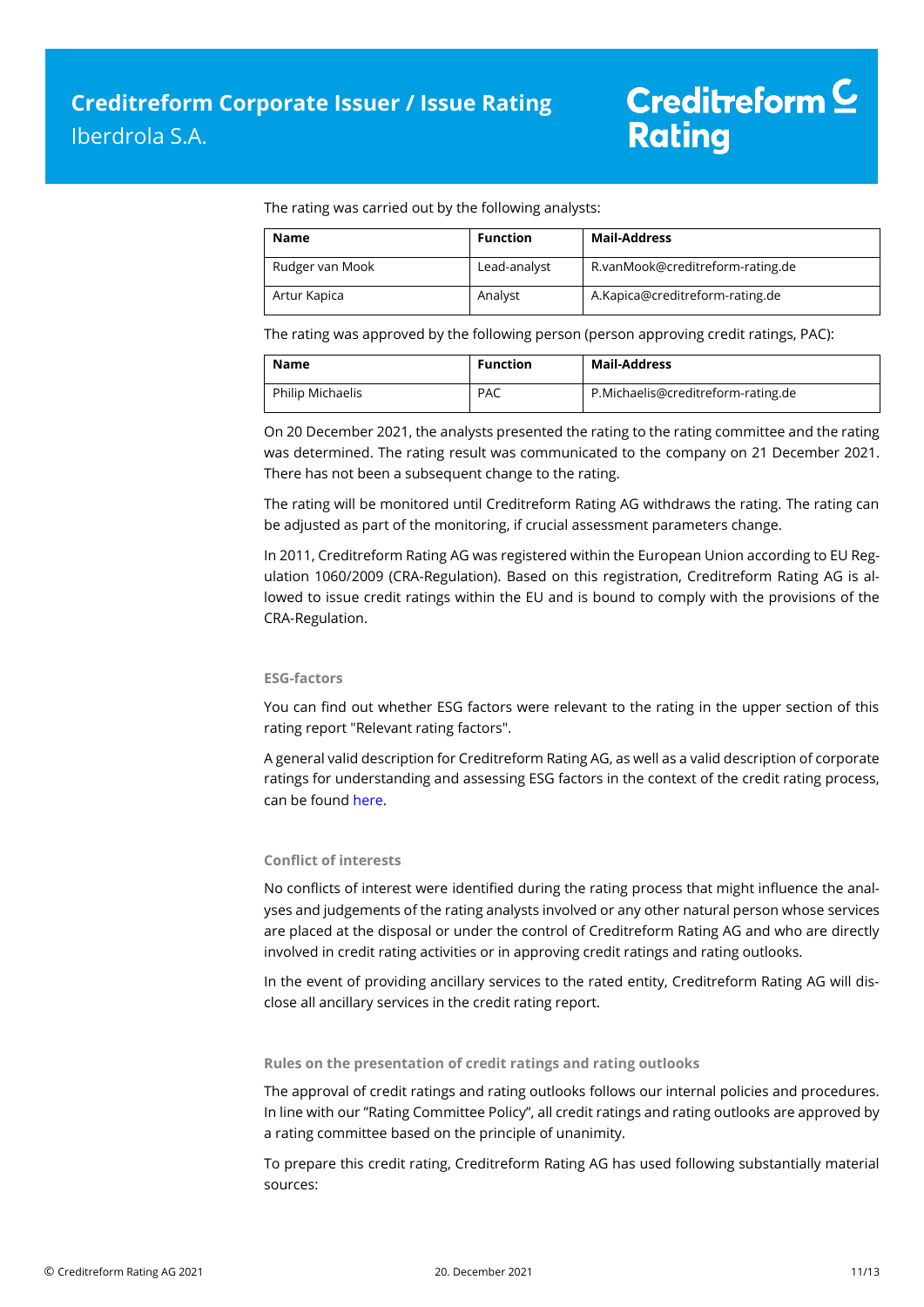### Corporate issuer rating:

- 1. Annual report
- 2. Website
- 3. Internet research

### Corporate issue rating:

- 1. Corporate issuer rating incl. information used for the corporate issuer rating
- 2. Documents on issues / instruments

There are no other attributes and limitations of the credit rating or rating outlook other than those displayed on the Creditreform Rating AG website. Furthermore, Creditreform Rating AG considers as satisfactory the quality and extent of information available on the rated entity. With respect to the rated entity, Creditreform Rating AG regarded available historical data as sufficient.

Between the time of disclosure of the credit rating to the rated entity and the public disclosure, no amendments were made to the credit rating.

The Basic Data Information Card indicates the principal methodology or version of methodology that was used in determining the rating, with a reference to its comprehensive description.

In cases where the credit rating is based on more than one methodology or where reference only to the principal methodology might cause investors to overlook other important aspects of the credit rating, including any significant adjustments and deviations, Creditreform Rating AG explains this fact in the credit rating report and indicates how the different methodologies or other aspects are taken into account in the credit rating. This information is integrated in the credit rating report.

The meaning of each rating category, the definition of default or recovery and any appropriate risk warning, including a sensitivity analysis of the relevant key rating assumptions such as mathematical or correlation assumptions, accompanied by worst-case scenario credit ratings and best-case scenario credit ratings are explained.

The date at which the credit rating was initially released for distribution and the date when it was last updated, including any rating outlooks, is indicated clearly and prominently in the Basic Data Information Card as a "rating action"; initial release is indicated as "initial rating", other updates are indicated as an "update", "upgrade" or "downgrade", "not rated", "confirmed", "selective default" or "default".

In the case of a rating outlook, the time horizon is provided during which a change in the credit rating is expected. This information is available within the Basic Data Information Card.

In accordance with Article 11 (2) EU-Regulation (EC) No 1060/2009, a registered or certified credit rating agency shall make available, in a central repository established by ESMA, information on its historical performance data including the rating transition frequency and information about credit ratings issued in the past and on their changes. Requested data are available at th[e ESMA](https://cerep.esma.europa.eu/cerep-web/statistics/defaults.xhtml)  [website.](https://cerep.esma.europa.eu/cerep-web/statistics/defaults.xhtml)

An explanatory statement of the meaning of Creditreform Rating AG's default rates are available in the credit rating methodologies disclosed on the website.